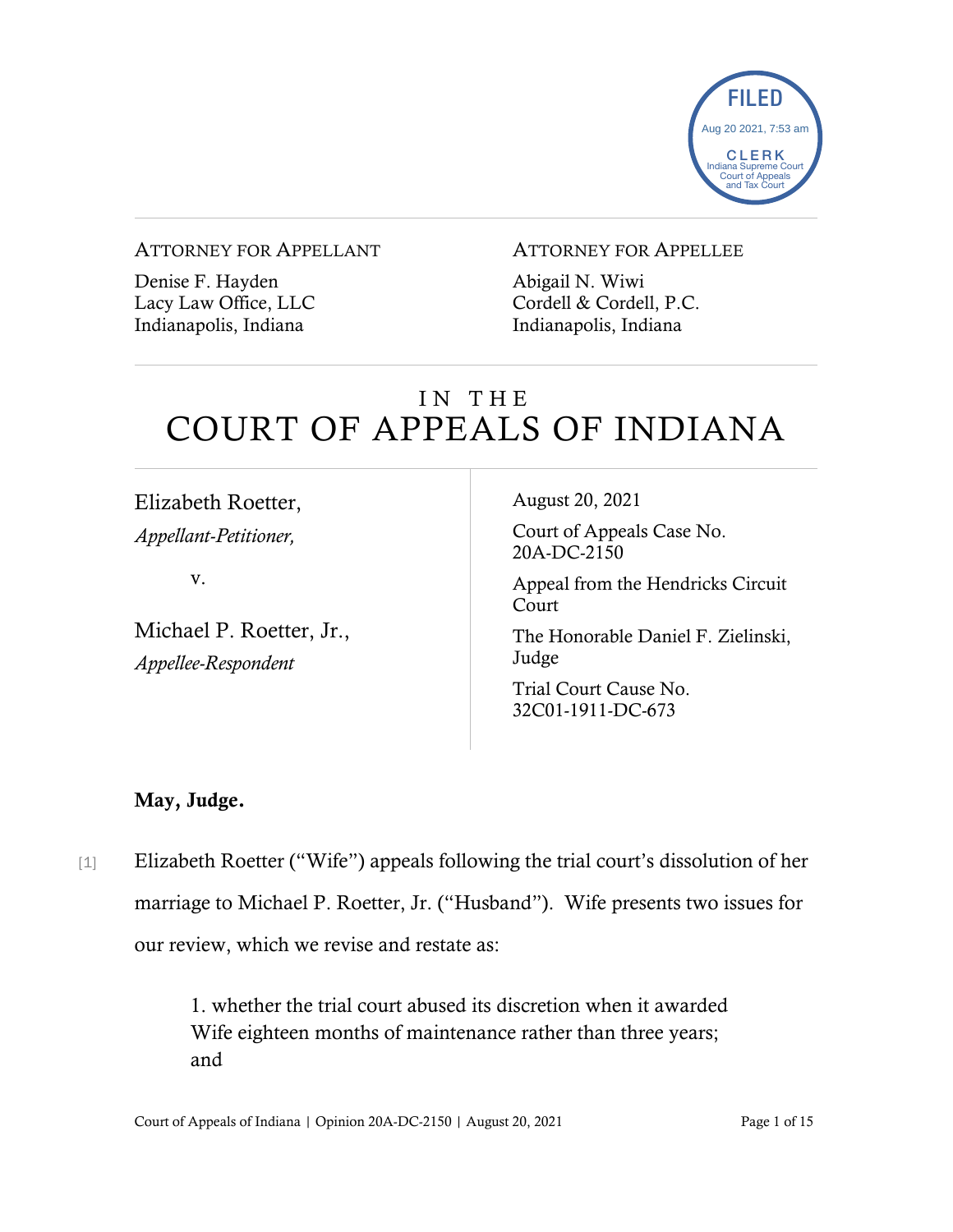2. whether the trial court erred when it determined what property to include in the marital estate.

We affirm in part, reverse in part, and remand.

### Facts and Procedural History

- [2] Husband and Wife married on May 9, 2014. Husband had significantly more assets than Wife at the time of marriage, but the couple did not execute a premarital agreement. Husband's premarital assets included a State Farm Whole Life IRA ("IRA") with a value of \$82,364 at the time of the marriage, a 401K account with a value of \$383,000 at the time of the marriage, and two Tri-Vest life insurance policies. Wife entered the marriage carrying over \$100,000 in student loan debt from her attendance at Bowling Green State University in the late 1990s. Wife attended the university for three years, but she did not complete her degree.
- [3] Two children were born of the marriage, M.R. and O.R. The children were age five and age two, respectively, at the time of dissolution. Wife was the primary caregiver to the children during the marriage. Husband worked outside the home and earned a salary of over \$100,000 per year. Shortly before M.R.'s birth, the parties agreed that Wife would leave her job and devote herself to fulltime childcare responsibilities. Wife had earned \$10.50/hour as an employee at a daycare center before M.R.'s birth.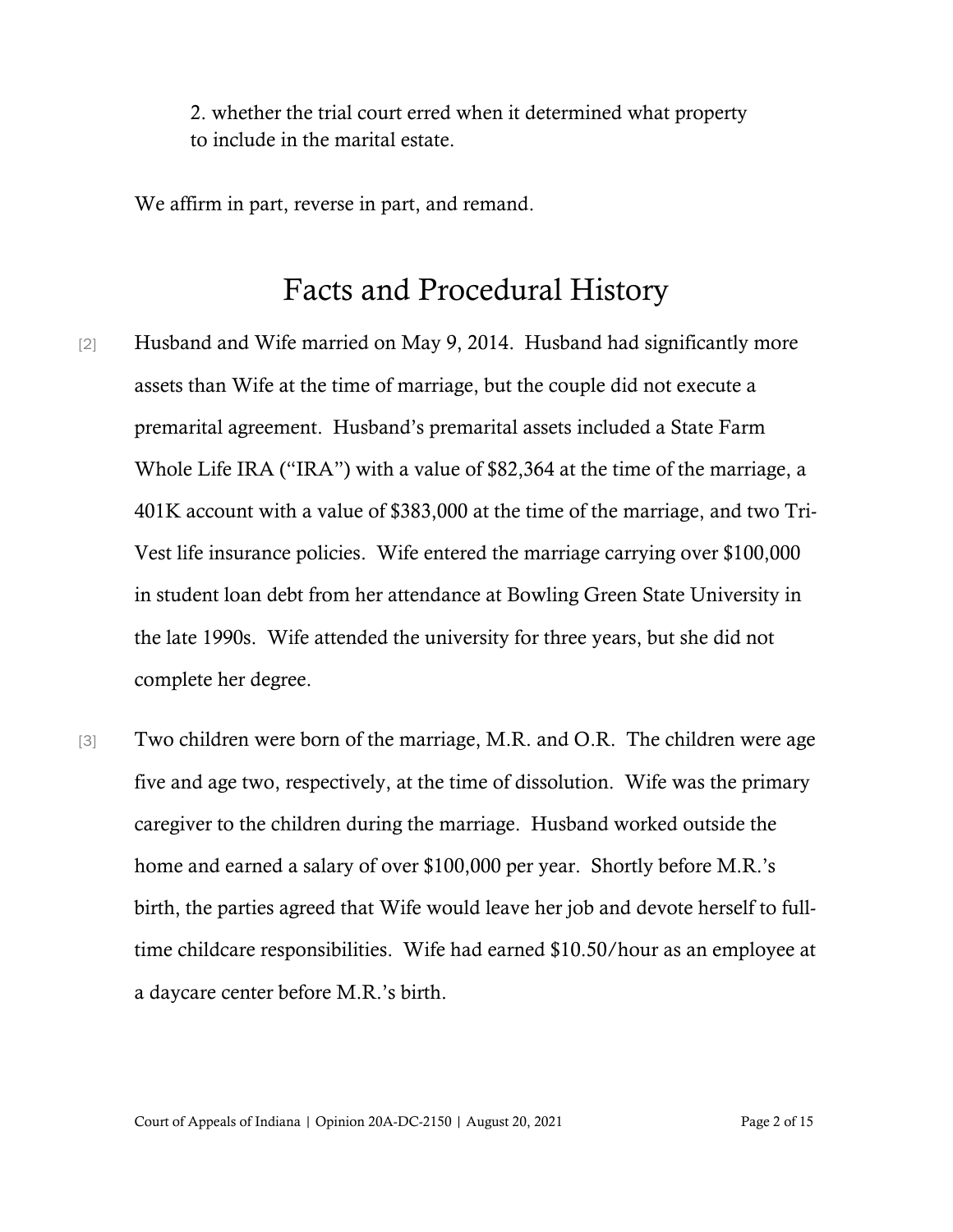- [4] M.R. was diagnosed with Autism Spectrum Disorder at age three. He also has a speech delay and an "imminent diagnosis of ADHD." (Tr. Vol. II at 31.) Wife testified that M.R. does "whatever pops into his head" and "lacks . . . that certain awareness of danger that would be expected of a child his age." (*Id*. at 33.) She also explained that she lives with the children in a rented house rather than an apartment, in part, because M.R. "has lots of melt downs and screaming and um that would [be] very, very difficult for all of us." (*Id*. at 51.) M.R. requires a high degree of supervision and attends multiple types of therapy. Prior to the COVID-19 pandemic, Wife was responsible for transporting M.R. to these therapies. The therapies moved online during the pandemic, but M.R. still required an adult in the room with him during the online sessions to keep him on task. Wife testified that M.R. was enrolled in "mainstream kindergarten with lots of supports in place[.]" (*Id*. at 31.) Like his therapies, M.R.'s kindergarten transitioned to online schooling during the pandemic.
- [5] The parties separated on October 11, 2019, and Wife filed a petition for dissolution of marriage on November 8, 2019. The trial court held a two-day dissolution hearing on September 9 and September 11, 2020. At the dissolution hearing, the parties stipulated to an agreed custody arrangement, parenting time schedule, and child support calculation. Wife sought \$100 per week in spousal maintenance payments from Husband for a period of three years. She explained that she cannot work outside the home because she must devote practically all of her time to caring for M.R. and O.R. Wife also asked the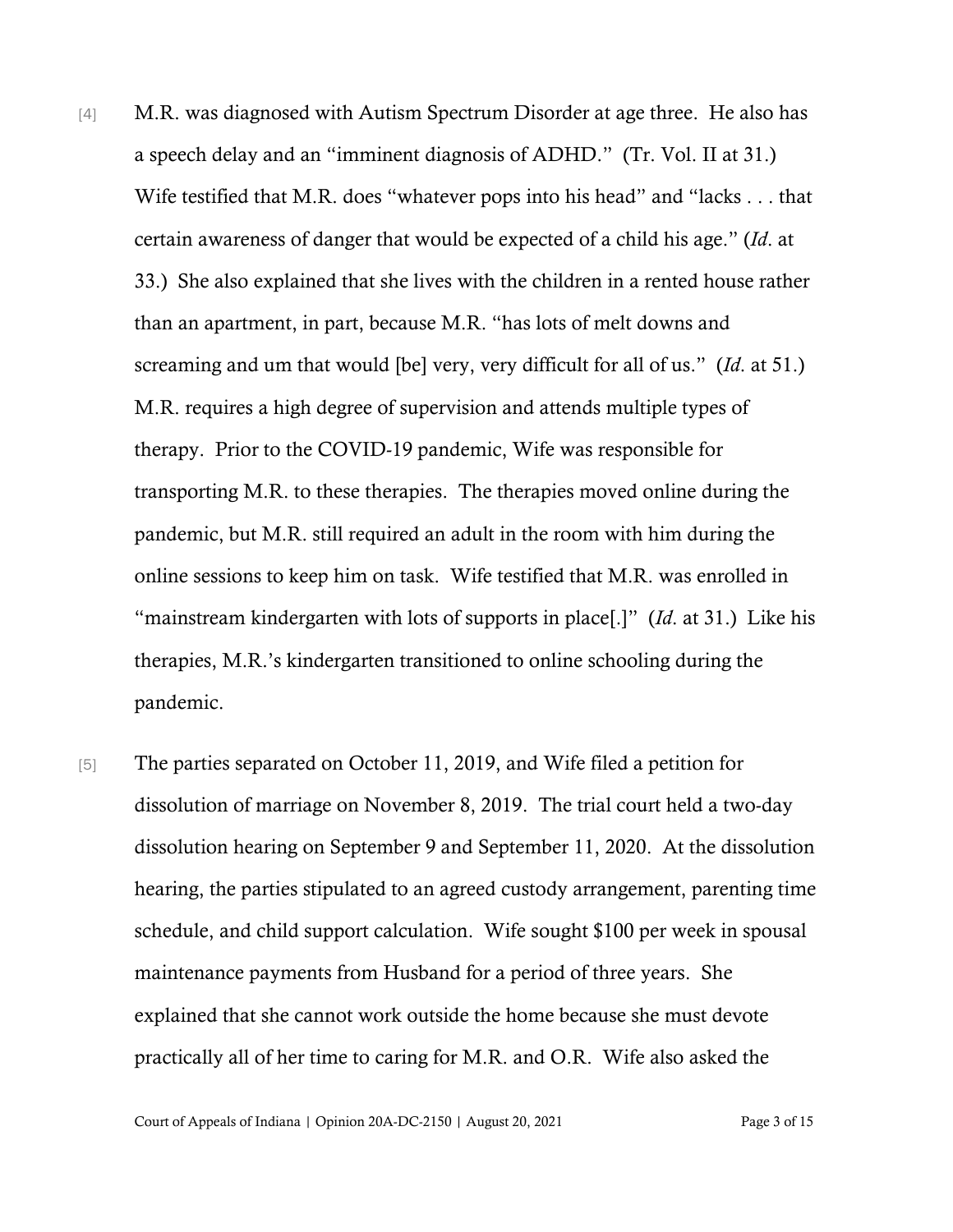court to award her 55% of the marital estate, and she asked that the full value of the IRA and 401K be divided as part of the marital estate. Wife also asked that 50% of her student loan debt be attributed to Husband.

- [6] Husband asked for the pre-marital values of the IRA and 401K to be individually awarded to him. During the couple's marriage, the IRA increased in value by \$73,255 and the 401K increased in value by \$351,438. Husband asked the court to evenly split the gains his 401K accrued during the marriage and to award him the full value of the IRA. He also disputed Wife's characterization of the level of care M.R. required and objected to Wife's request for spousal maintenance.
- [7] The trial court entered a dissolution decree on October 20, 2020. The trial court incorporated the parties' stipulations regarding custody, parenting time, and child support into the dissolution decree. The trial court awarded Husband the values that his 401K, IRA, and two Tri-Vest life insurance policies held at the time Husband and Wife married. The court also assigned Wife the student loan debt she brought into the marriage. The court then calculated the value of the remaining assets in the marital estate as \$748,504 and the value of the marital estate's remaining debts as \$174,665. The court awarded wife 55% of the remaining value of the marital estate "[d]ue to the disparity of the party's [sic] income and earning abilities[.]" (Appellant's App. Vol. II at 17.) As part of this division, the trial court included a \$49,576 cash payment from Husband to Wife as an asset of Wife and a debt of Husband. The trial court further ruled:

Court of Appeals of Indiana | Opinion 20A-DC-2150 | August 20, 2021 Page 4 of 15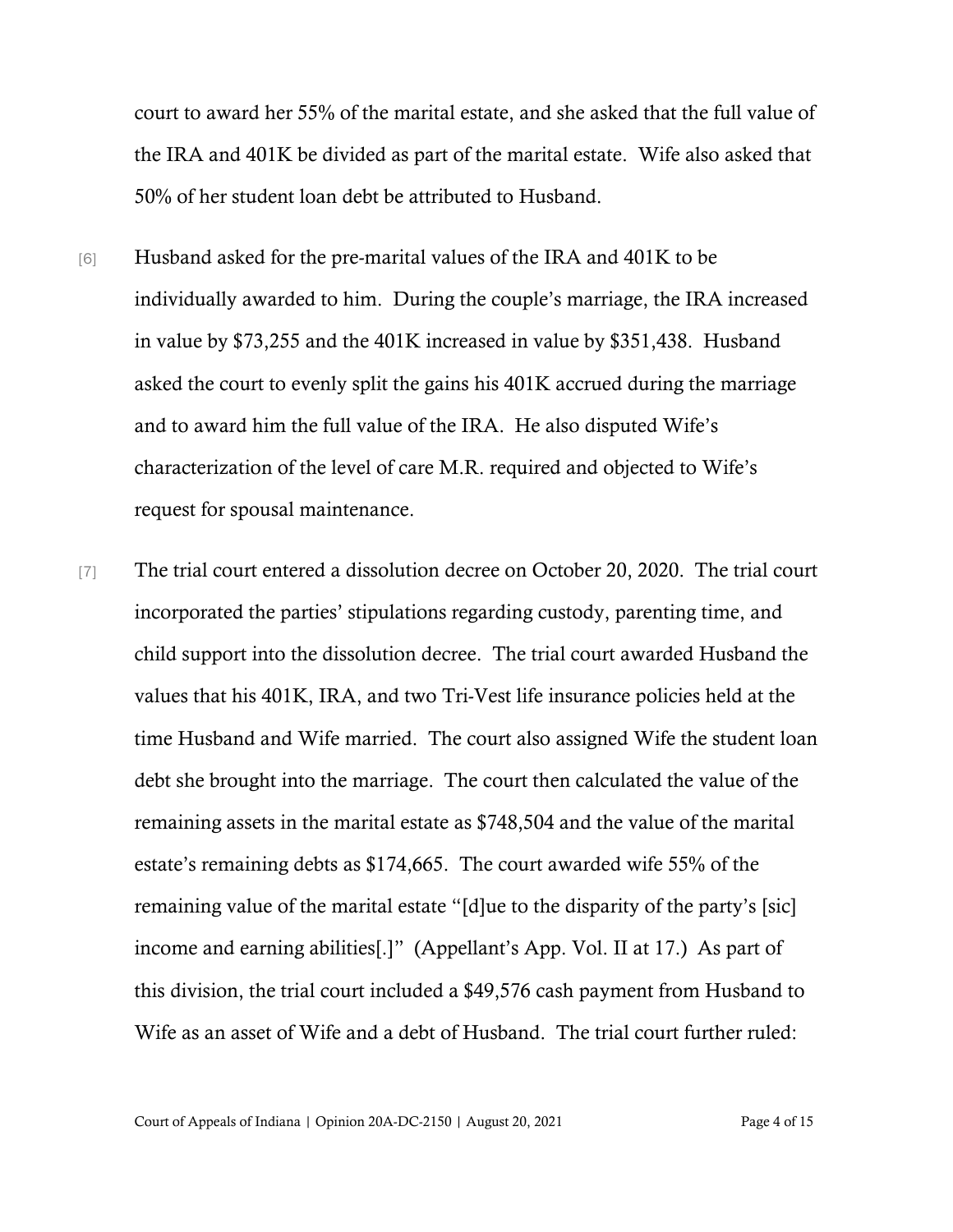The Court GRANTS wife's Request for Spousal Maintenance. During the pendency of this matter, wife received a \$12,000 "advance" toward her anticipated share of the division of the marital assets. The Court GRANTS wife's request for spousal maintenance and ORDERS husband to pay wife \$100 per week for a period of eighteen months beginning the first Friday after the issuance of this order. In lieu of additional "monthly maintenance" payments, wife shall retain the \$12,000 advance previously set aside to her.

*Id.* at 18 (emphasis in original).

# Discussion and Decision

### I. Spousal Maintenance

[8] Wife contends the trial court erred in awarding her maintenance for a period of eighteen months rather than for the three years she requested. Indiana Code section 31-15-7-2 governs the award of spousal maintenance and states:

> A court may make the following findings concerning maintenance:

> > \* \* \* \* \*

(2) If the court finds that:

(A) a spouse lacks sufficient property, including marital property apportioned to the spouse, to provide for the spouse's needs; and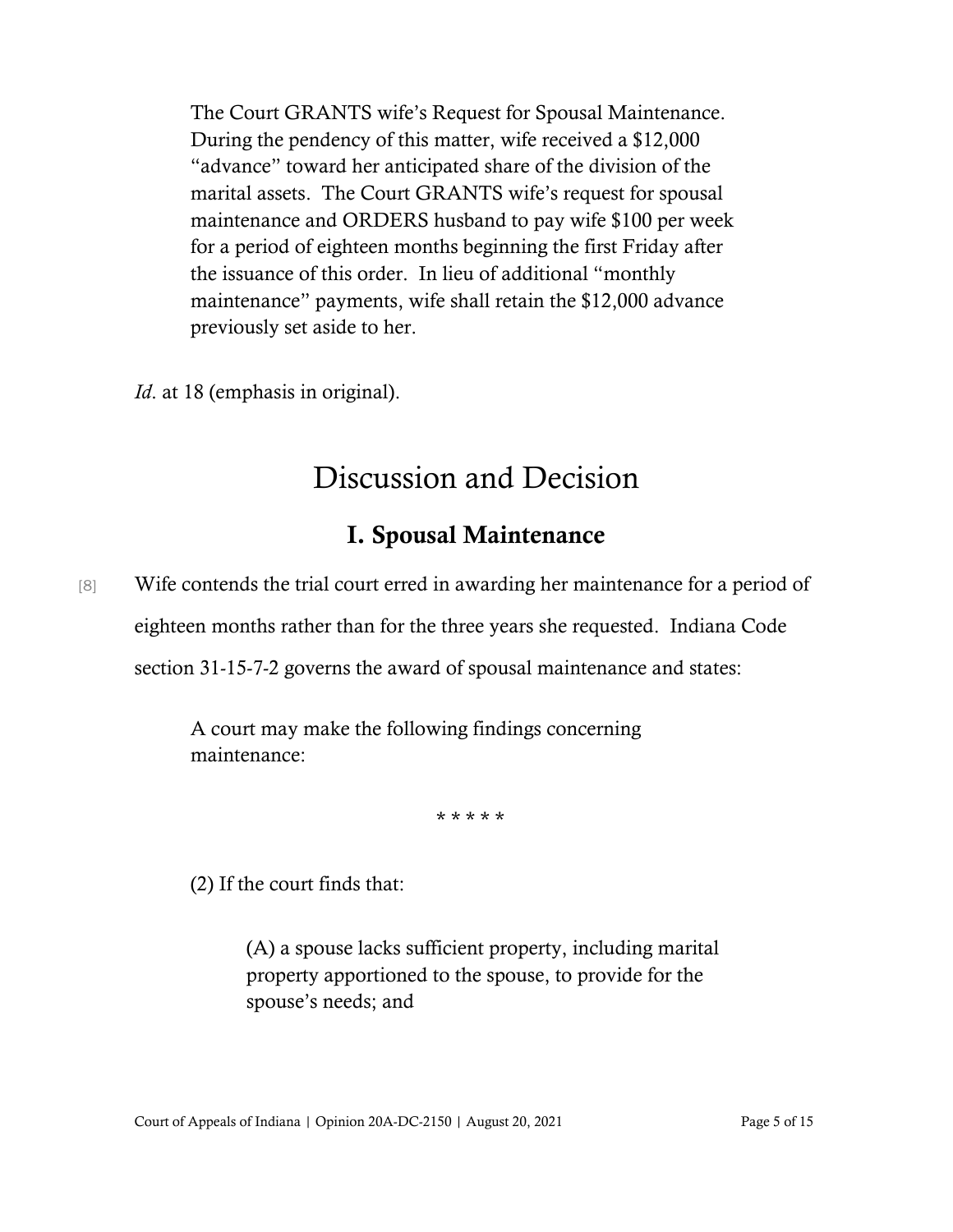(B) the spouse is the custodian of a child whose physical or mental incapacity requires the custodian to forgo employment;

the court may find that maintenance is necessary for the spouse in an amount and for a period of time that the court considers appropriate.

(3) After considering:

(A) the educational level of each spouse at the time of marriage and at the time the action is commenced;

(B) whether an interruption in the education, training, or employment of a spouse who is seeking maintenance occurred during the marriage as a result of homemaking or child care responsibilities, or both;

(C) the earning capacity of each spouse, including educational background, training, employment skills, work experience, and length of presence in or absence from the job market; and

(D) the time and expense necessary to acquire sufficient education or training to enable the spouse who is seeking maintenance to find appropriate employment;

a court may find that rehabilitative maintenance for the spouse seeking maintenance is necessary in an amount and for a period of time that the court considers appropriate, but not to exceed three (3) years from the date of the final decree.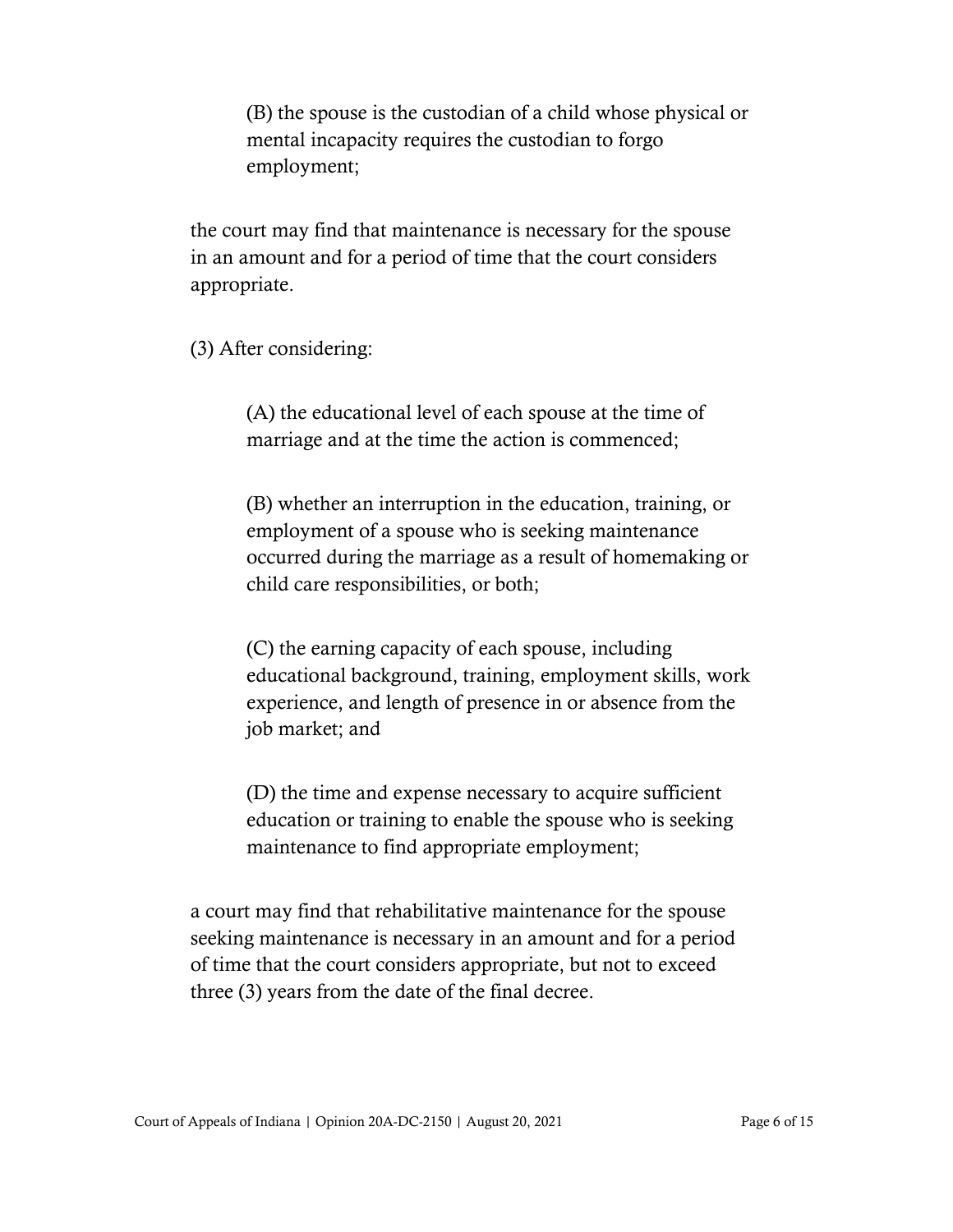- [9] We presume a trial court properly considered the statutory factors when fashioning a maintenance award, and we review such a decision for an abuse of discretion. *Lloyd v. Lloyd*, 755 N.E.2d 1165, 1171 (Ind. Ct. App. 2001). In fact, "[t]he presumption that the trial court correctly applied the law in making an award of spousal maintenance is one of the strongest presumptions applicable to the consideration of a case on appeal." *Luttrell v. Luttrell*, 994 N.E.2d 298, 305 (Ind. Ct. App. 2013), *trans. denied*. "An abuse of discretion occurs if the trial court's decision is clearly against the logic and effect of the facts and circumstances, or the reasonable, probable, and actual deductions to be drawn therefrom." *Augspurger v. Hudson*, 802 N.E.2d 503, 512 (Ind. Ct. App. 2004). A trial court may also abuse its discretion if it "misinterprets the law or disregards evidence of factors listed in the controlling statute." *Id*. The party seeking spousal maintenance bears the burden of proving entitlement to it. *Lesley v. Lesley*, 6 N.E.3d 963, 967 (Ind. Ct. App. 2014).
- [10] Wife argues the trial court's maintenance award was inadequate because she cannot both care for M.R. and O.R. and maintain a part-time job until O.R. begins school, which will not happen for three years. However, Indiana Code section 31-15-7-2 affords the trial court discretion in fashioning the amount of spousal maintenance and the duration of payments as long as they do not exceed three years from the date of the final decree. While the trial court did not order Husband to pay spousal maintenance for three years, the trial court did order: "In lieu of additional 'monthly maintenance' payments, wife shall retain the \$12,000 advance previously set aside to her." (Appellant's App. Vol.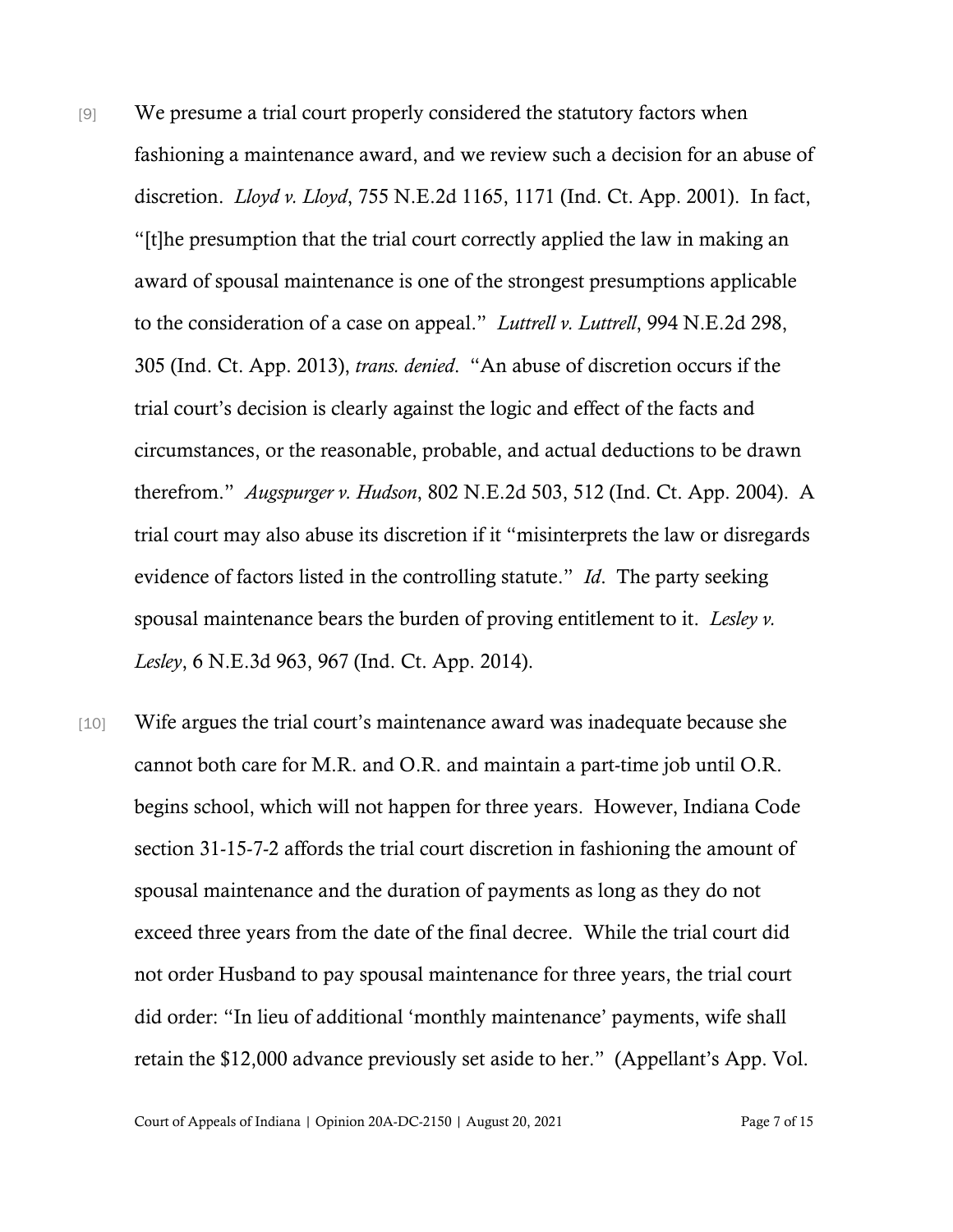II at 18.) As Husband notes, this arrangement benefitted Wife, as an additional eighteen months of \$100 weekly payments would have been less than the \$12,000 that Wife was allowed to keep. *See* (Appellee's Br. at 11.) Wife asserts that she "should have been awarded maintenance for the full three (3) year period in order to provide her with an ability to provide a stable home and environment for herself as well as the children." (Appellant's Br. at 16.) However, Wife's argument appears to conflate spousal maintenance with child support, and the two types of payments are distinct. *See Dewbrew v. Dewbrew*, 849 N.E.2d 636, 644 (Ind. Ct. App. 2006) (holding trial court was required to order child support payments separate from spousal maintenance payments). The trial court separately took the children's well-being into consideration and ordered Husband to pay \$348 each week in child support. Therefore, we hold the trial court did not abuse its discretion in ordering Husband to pay spousal maintenance for only eighteen months. *See Clokey v. Bosley Clokey*, 956 N.E.2d 714, 719 (Ind. Ct. App. 2011) (holding trial court did not abuse its discretion in awarding spousal maintenance), *aff'd on rehearing*, 957 N.E.2d 1288 (Ind. Ct. App. 2011).

#### II. Marital Pot

[11] Wife also argues the trial court erroneously excluded Husband's prior owned assets from the marital estate and, thus, awarded her less property than she was entitled to receive. Wife asserts that she "will require as many assets as possible in order to provide stability and safety for the children over the next three (3) years. She will also require assets to support herself so that she can provide the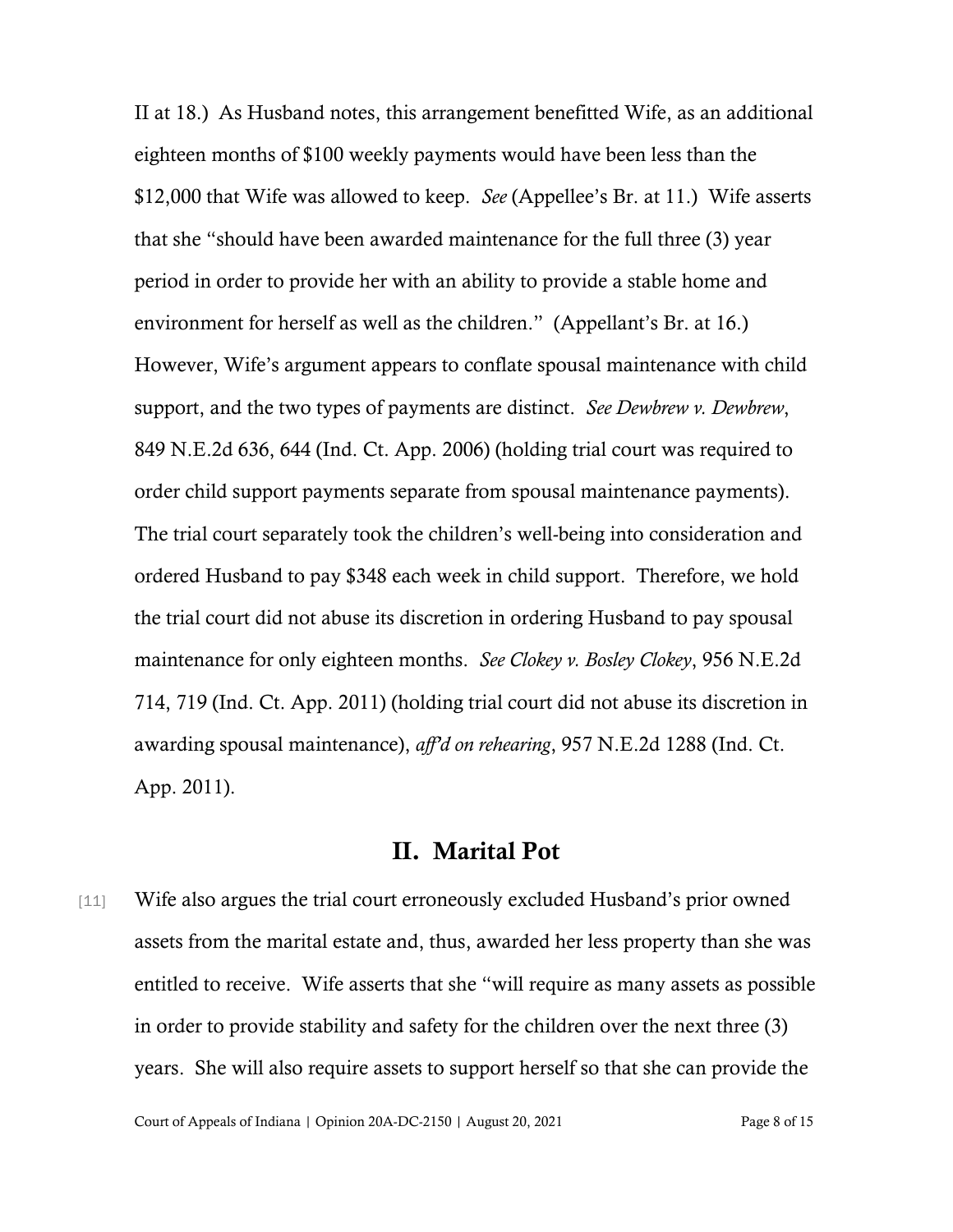[sic] care for [M.R.] and be available for his education and therapies." (Appellant's Br. at 18.) Husband and Wife did not execute a premarital agreement spelling out the way in which their assets and debts would be distributed in the event of divorce. Had Husband and Wife entered into such a contract, the trial court would have been obligated to enforce it. *See Perrill v. Perrill*, 126 N.E.3d 834, 840 (Ind. Ct. App. 2019) ("Generally, courts favor premarital agreements and our Supreme Court 'has consistently held that [antenuptial] agreements, so long as they are entered into freely and without fraud, duress, or misrepresentation and are not, under the particular circumstances of the case, unconscionable, are valid and binding.'" (quoting *In re Marriage of Boren*, 475 N.E.2d 690, 693 (Ind. 1985) (brackets in original)). However, in the absence of a premarital agreement, the trial court is left to divide the marital estate according to the general laws governing division of marital property. *See Fetters v. Fetters*, 26 N.E.3d 1016, 1023-24 (Ind. Ct. App. 2015) (holding premarital agreement executed by sixteen-year-old wife was unconscionable and remanding for trial court to divide marital property in manner consistent with the general laws governing division of marital estate), *reh'g denied*, *trans. denied*.

[12] In Indiana, courts divide marital property using a two-step process. *O'Connell v. O'Connell*, 889 N.E.2d 1, 10 (Ind. Ct. App. 2008). First, the trial court determines what property is included in the marital estate, and second, the trial court justly and reasonably divides the marital estate. *Id*. at 10-11. Indiana Code section 31-15-7-5 anticipates that an equal division of property is just and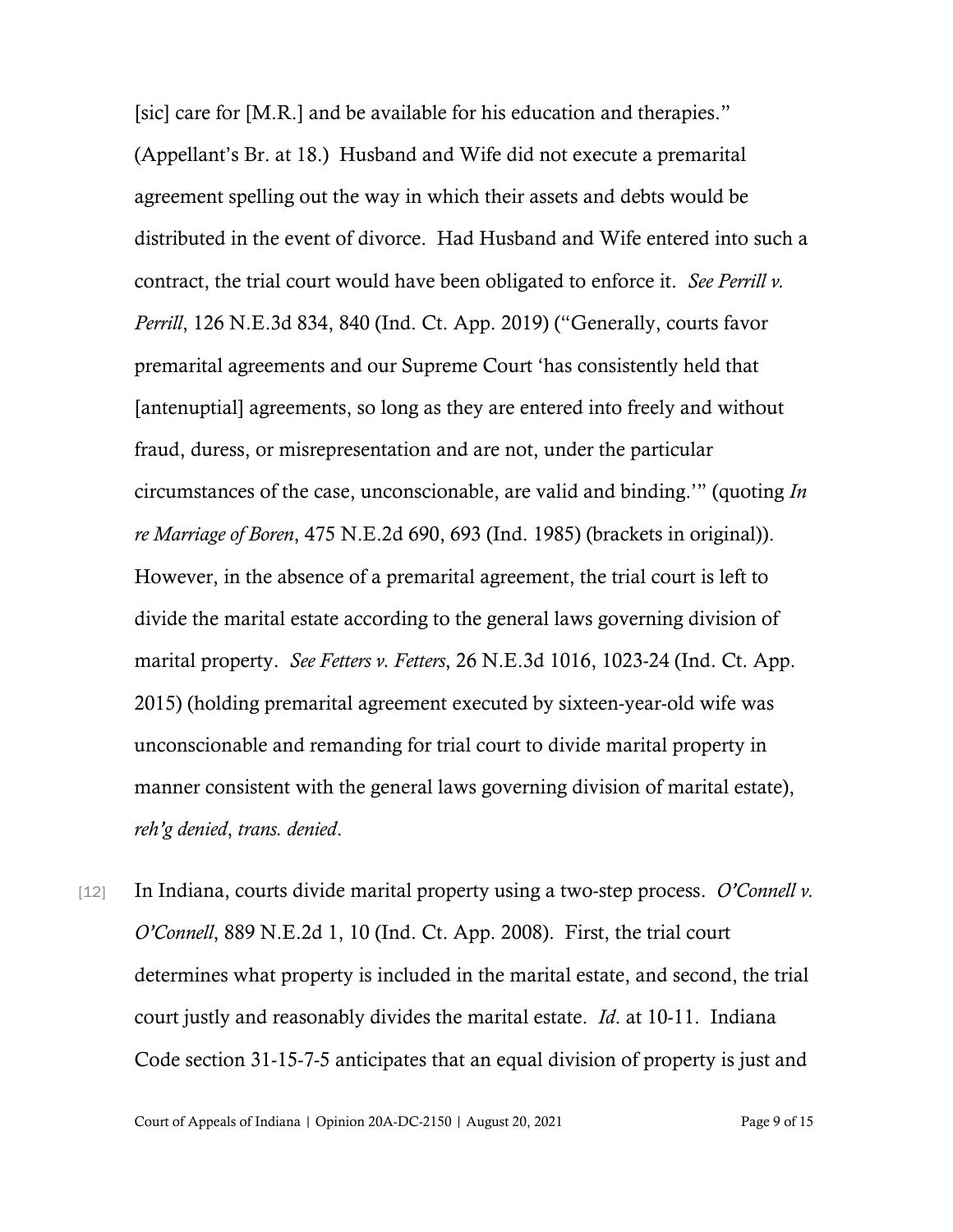reasonable. However, a party may rebut this presumption by presenting "relevant evidence . . . that an equal division would not be just and reasonable[.]" Ind. Code § 31-15-7-5. Such relevant evidence may concern:

(1) The contribution of each spouse to the acquisition of the property, regardless of whether the contribution was income producing.

(2) The extent to which the property was acquired by each spouse:

(A) before the marriage; or

(B) through inheritance or gift.

(3) The economic circumstances of each spouse at the time the disposition of the property is to become effective, including the desirability of awarding the family residence or the right to dwell in the family residence for such periods as the court considers just to the spouse having custody of any children.

(4) The conduct of the parties during the marriage as related to the disposition or dissipation of their property.

(5) The earnings or earning ability of the parties as related to:

(A) a final division of property; and

(B) a final determination of the property rights of the parties.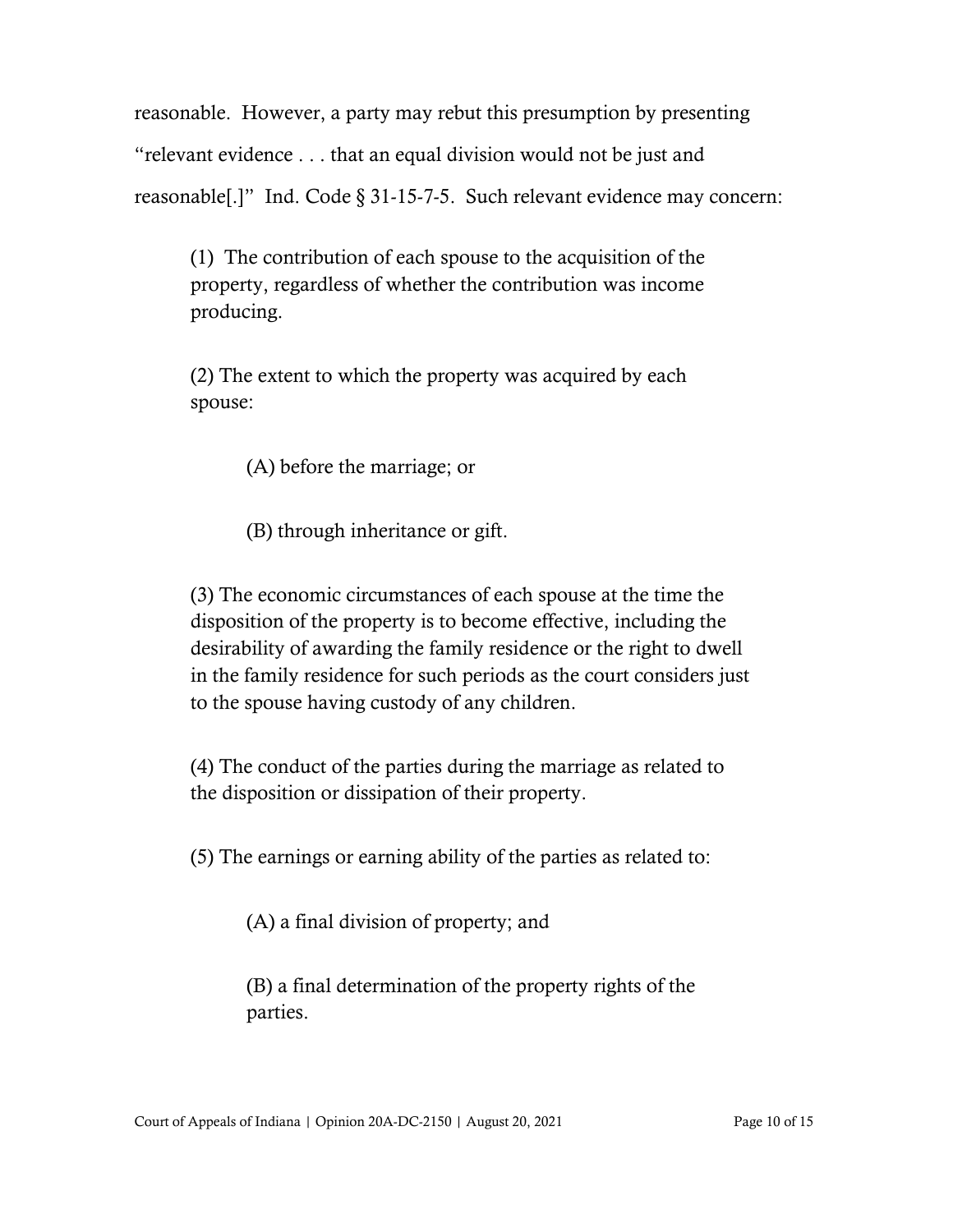*Id.* "The distribution of marital property is committed to the sound discretion of the trial court. A party who challenges the trial court's division of marital property must overcome a strong presumption that the court considered and complied with the applicable statute." *Wanner v. Hutchcroft*, 888 N.E.2d 260, 263 (Ind. Ct. App. 2008) (internal citation omitted).

[13] "It is well settled that in a dissolution action, all marital property, whether owned by either spouse before the marriage, acquired by either spouse after the marriage and before final separation of the parties, or acquired by their joint efforts, goes into the marital pot for division." *Eads v. Eads*, 114 N.E.3d 868, 873 (Ind. Ct. App. 2018). In the instant case, the trial court listed Husband's premarital assets in the dissolution decree, but pursuant to Indiana Code section 31-15-7-5, the trial court set these assets aside and awarded them to Husband. The trial court also listed Wife's student loans as a debt in the dissolution decree, but it set the debt aside and assigned it to Wife. These individualized allocations skewed the trial court's ultimate division of the marital estate heavily in Husband's favor. Husband was awarded essentially seventy-five percent of the net gross marital estate, and Wife was left with approximately twenty-five percent. $^1$  $^1$ 

<span id="page-10-0"></span><sup>&</sup>lt;sup>1</sup> Wife's share of the total marital estate equals the assets the trial court awarded Wife in its distribution of assets and debts (\$322,499) minus Wife's student loan debt (\$100,206), divided by the net gross value of the marital estate (\$956,899). Husband's share of the total marital estate equals the assets awarded to Husband (\$475,698) minus the debts assigned to Husband (\$224,241) in the trial court's distribution of assets and debts plus the assets the trial court set aside and awarded to Husband (\$473,173), divided by the total value of the estate.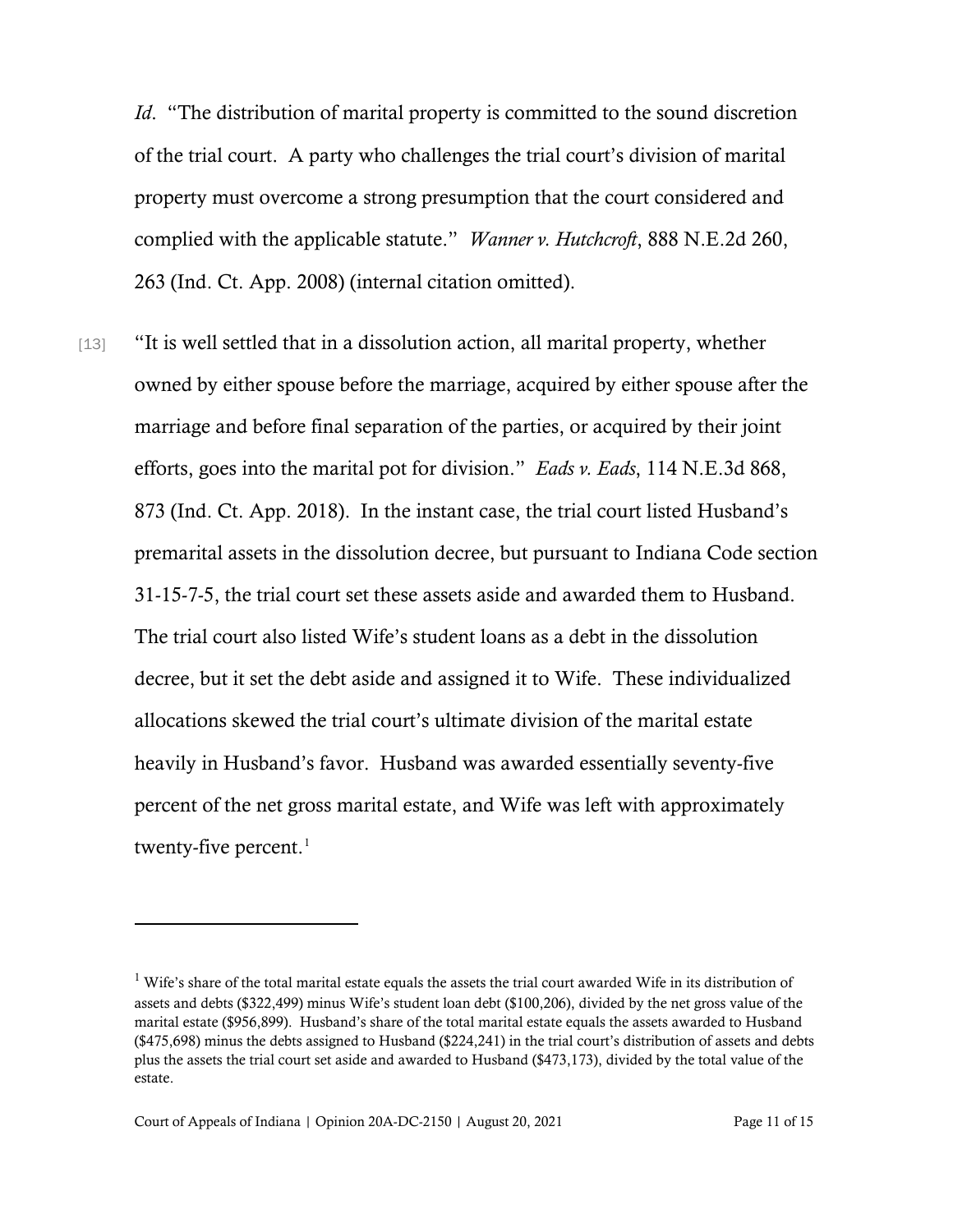[14] In *Wallace v. Wallace*, Mila Wallace appealed the trial court's division of property following her divorce from Chris Wallace. 714 N.E.2d 774, 775 (Ind. Ct. App. 1999), *reh'g denied*, *trans. denied*. The trial court determined that Chris inherited over \$1.6 million in assets, and the court awarded those assets solely to Chris. *Id*. at 778. This large allocation of assets to Chris left him with eightysix percent of the marital estate. *Id*. at 779. Mila challenged the trial court's division of assets on appeal, and we held the trial court abused its discretion in dividing the marital estate. *Id*. at 781. We observed

> that a consideration of whether the property was acquired by one of the parties through inheritance or gift is only one of the five factors a court should review. By focusing only upon one factor when others are present, a trial court runs the risk of dividing a marital estate in an unreasonable manner.

*Id.* at 780. While the trial court did not err in considering the origin of the various marital assets, the means of acquisition alone was not a sufficient justification "for the wide disparity between the value of the marital pot awarded to Chris versus the value of the marital pot awarded to Mila." *Id*. at 781. We thus held the trial court erred when it "systematically excluded from the marital estate those assets that were attributable to gifts or inheritance from Chris's family" and instructed the trial court to redetermine the property division. *Id*. A trial court is not required to explicitly address each of the five factors listed in the statute. *Eye v. Eye*, 849 N.E.2d 698, 702 (Ind. Ct. App. 2006). However, a trial court cannot, based solely on one factor, affect "an unequal distribution of the marital estate absent consideration of other factors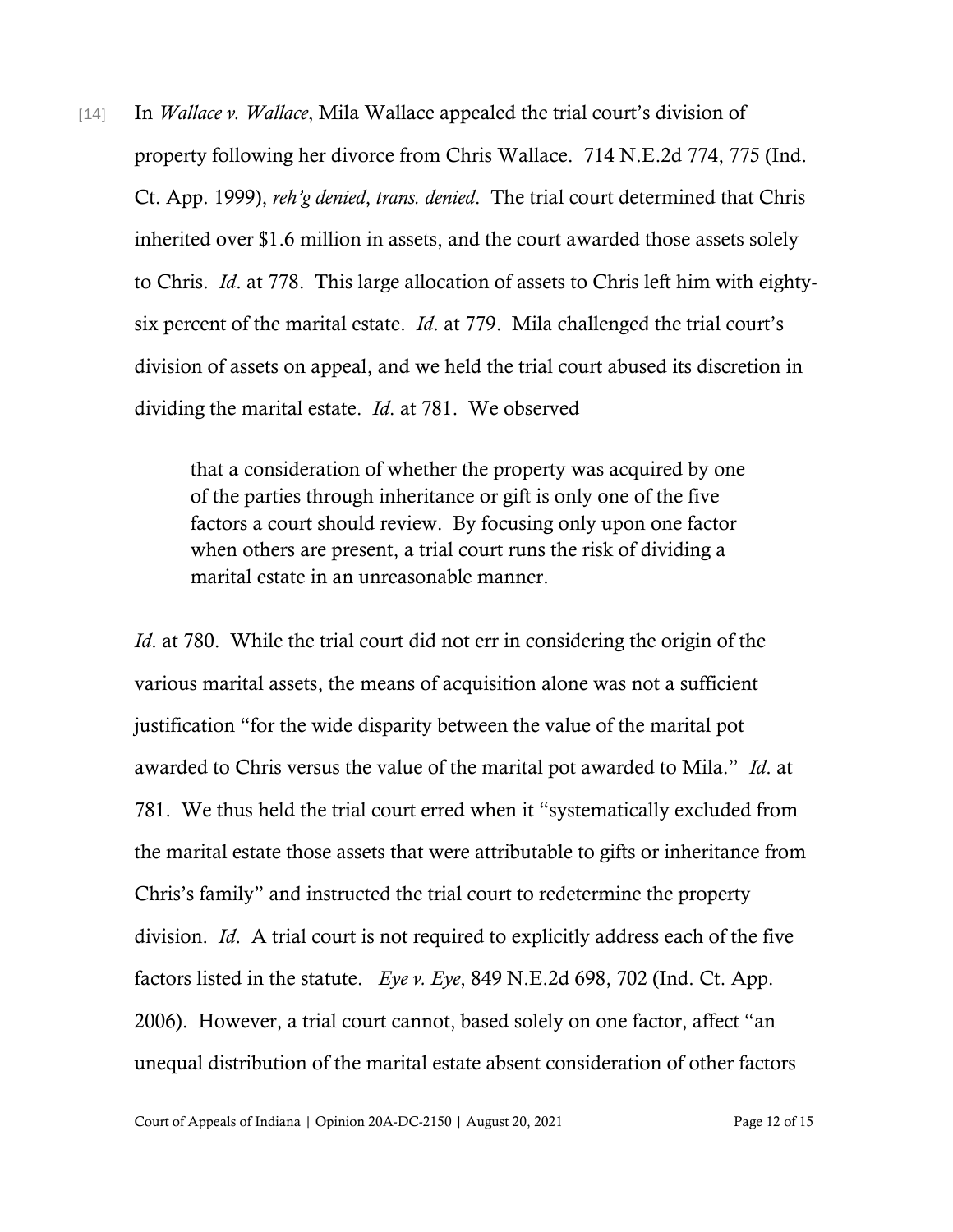necessary for the conclusion that such a distribution would be just and reasonable." *Id*. at 705.

- [15] Indiana Code section 31-15-7-5(2) allows the trial court to consider the extent to which property in the marital pot was acquired by the parties before the marriage or through means of inheritance as a factor in dividing the marital estate, and Husband entered the marriage with significantly more assets and less debt than Wife. However, other statutory factors significantly favor Wife.
- [16] Indiana Code section 31-15-7-5(1) provides that the trial court should consider "[t]he contribution of each spouse to the acquisition of the property, regardless of whether the contribution was income producing." Wife's actions contributed to Husband's ability to acquire and retain property. While Husband and Wife were still married, they agreed that Wife would take care of the children and not work outside the home. This arrangement allowed Wife to care for the children, and it allowed Husband to work outside the home without interruptions necessitated by the children's needs. It also saved the couple from having to pay for outside childcare, and both parties preferred for Wife to care for the children rather than placing them in a daycare facility.
- [17] Subsection 5 of Indiana Code section 31-15-7-5 directs the court to consider the parties' respective earning abilities, and Subsection 3 of the statute provides that the trial court should consider "[t]he economic circumstances of each spouse at the time the disposition of the property is to become effective[.]" Wife's economic circumstances are adversely impacted by her need to care for the

Court of Appeals of Indiana | Opinion 20A-DC-2150 | August 20, 2021 Page 13 of 15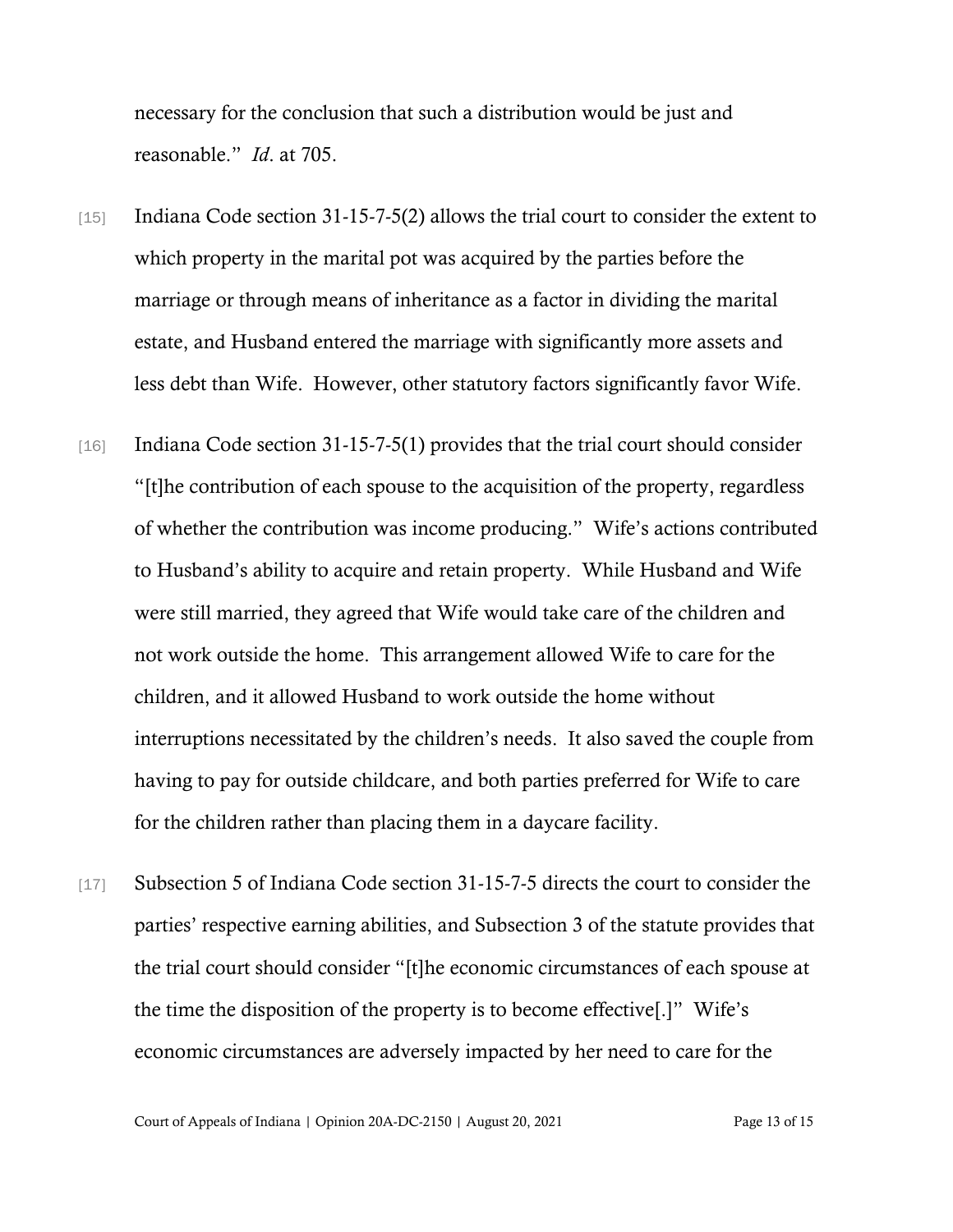couple's children, and Husband's earning capacity significantly outpaces that of Wife. Husband earns over \$100,000 a year, whereas Wife testified that she would not be able to earn more than \$30,000 a year. Moreover, Wife has been out of the workforce for over five years. Husband also acknowledged in his testimony that he is always going to have a greater earning capacity than Wife.

[18] The trial court attempted to account for the statutory factors favoring Wife when it awarded Wife fifty-five percent of the marital estate after setting aside various assets and debts. (Appellant's App. Vol. II at 17) ("Due to the disparity of the party's [sic] income and earning abilities, the Court finds that wife should receive 55% of the net marital estate."). However, the trial court's fashioned remedy is completely meaningless in light of the portions of the net gross marital estate the trial court individually assigned to each party. These assignments effectively excluded the parties' premarital assets and debts from the marital estate. The facts and circumstances before the trial court clearly indicated that Wife was entitled to a share of the marital estate larger than the twenty-five percent she received, and therefore, we reverse the trial court's division of property and remand with instructions for the trial court to fashion a remedy closer to the fifty-five, forty-five split Wife requested. On remand, the trial court shall consider the \$12,000 payment Husband made to Wife while the divorce was pending as a payment made in lieu of additional maintenance, and the trial court shall not consider the payment as part of the fifty-five, forty-five split. *See*, *e.g.*, *Eye*, 849 N.E.2d at 706 (remanding with instructions for trial